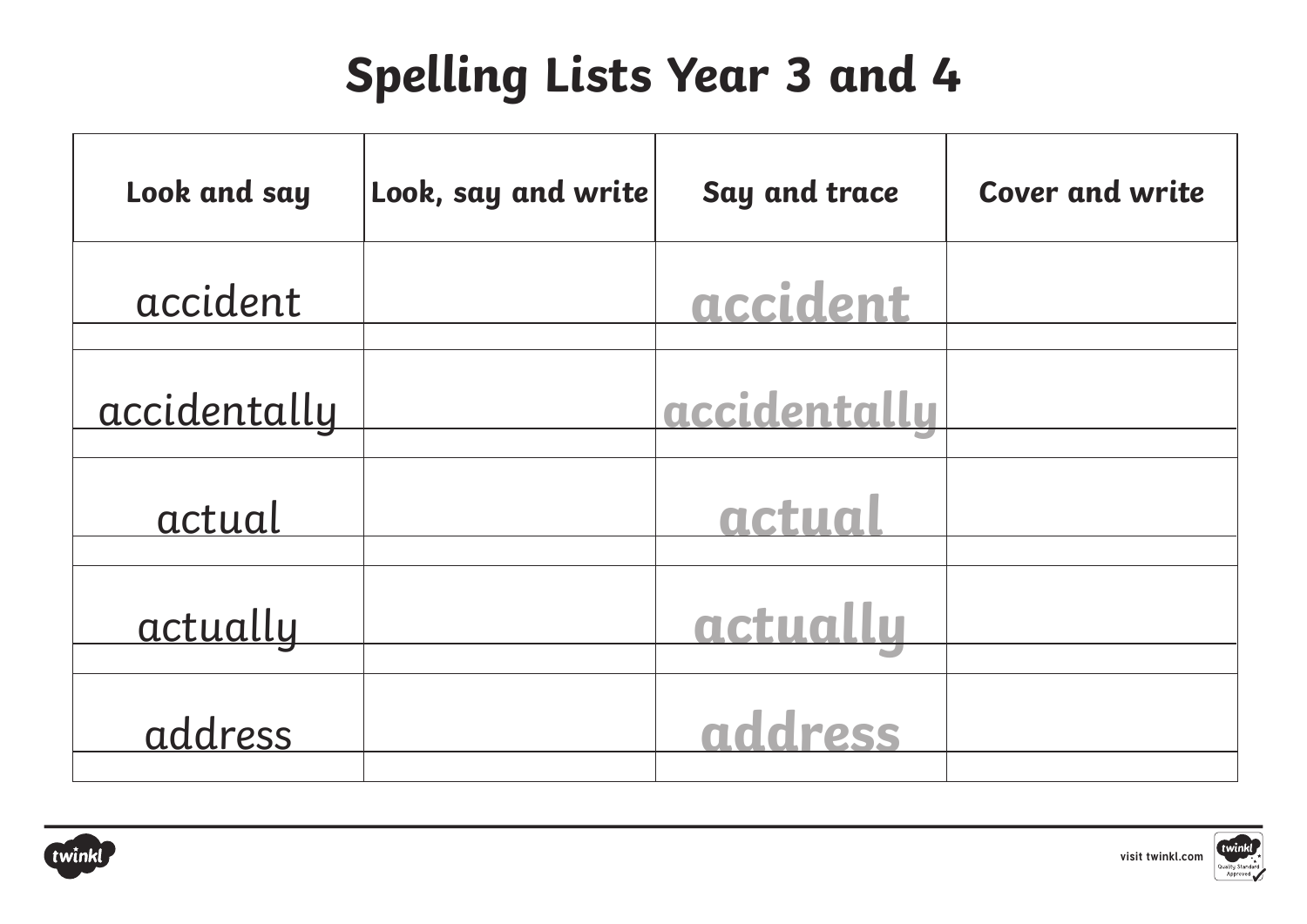| Look and say   | Look, say and write | Say and trace  | <b>Cover and write</b> |
|----------------|---------------------|----------------|------------------------|
| answer         |                     | answer         |                        |
| <u>appear</u>  |                     |                |                        |
| arrive         |                     | arrive         |                        |
| <u>believe</u> |                     | <b>believe</b> |                        |
| <u>bicycle</u> |                     |                |                        |



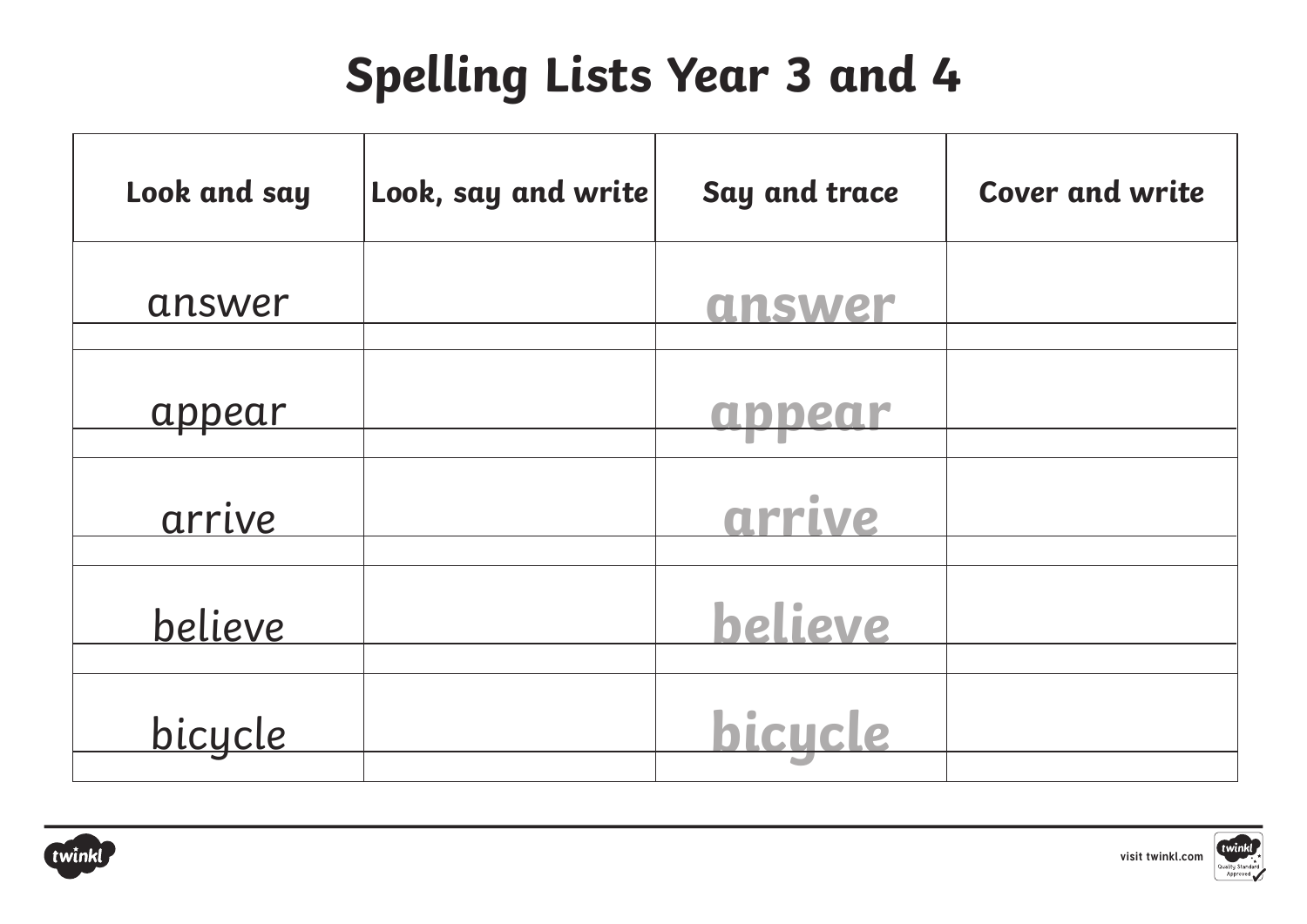| Look and say | Look, say and write | Say and trace | <b>Cover and write</b> |
|--------------|---------------------|---------------|------------------------|
| breath       |                     | breath        |                        |
| breathe      |                     | breathe       |                        |
| build        |                     | <b>build</b>  |                        |
| <u>busy</u>  |                     | busu          |                        |
| business     |                     | husiness      |                        |



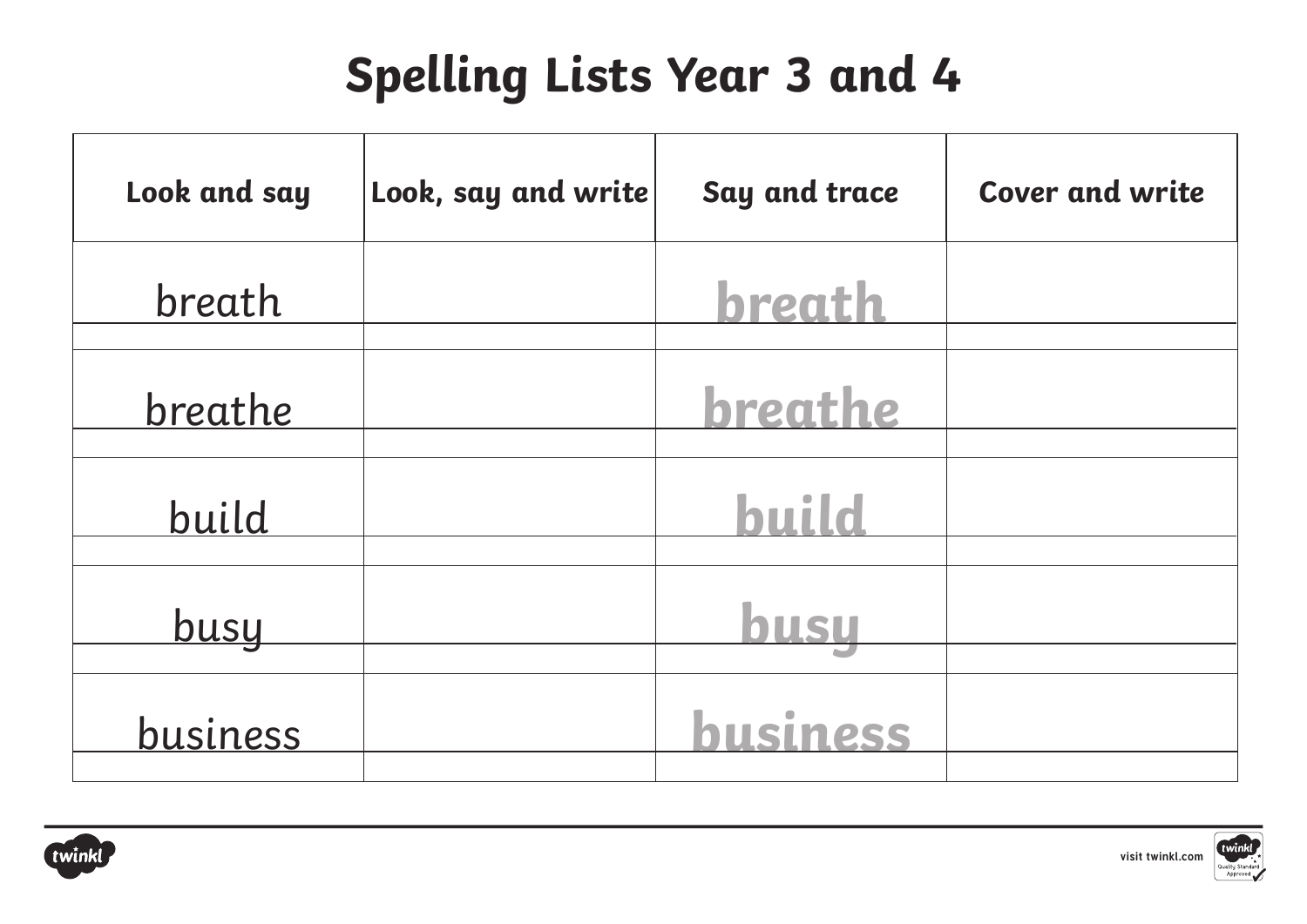| Look and say   | Look, say and write | Say and trace | <b>Cover and write</b> |
|----------------|---------------------|---------------|------------------------|
| calendar       |                     | calendar      |                        |
| caught         |                     | caught        |                        |
| centre         |                     | centre        |                        |
| <u>century</u> |                     | centuru       |                        |
| certain        |                     | cert          |                        |



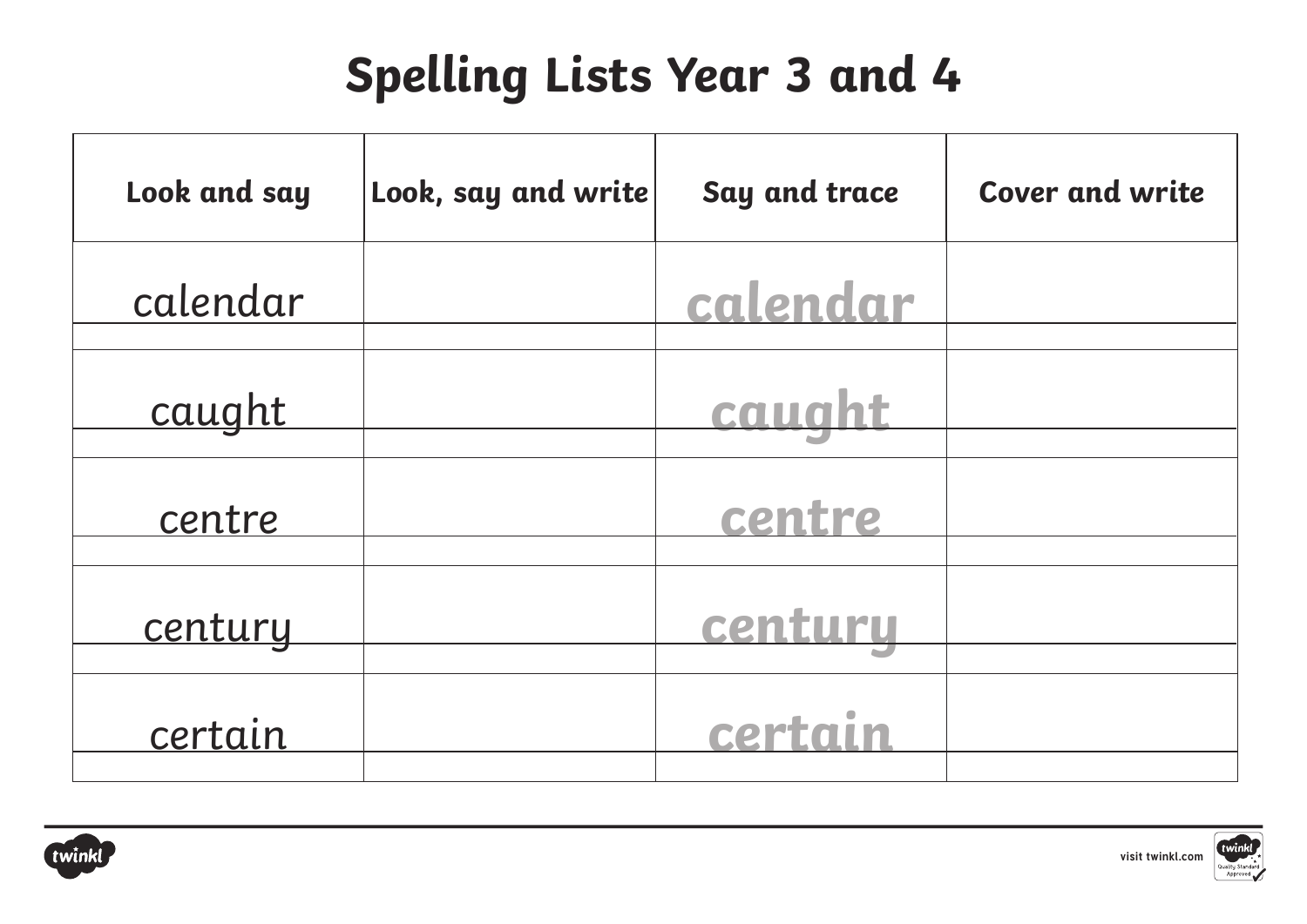| Look and say | Look, say and write | Say and trace | <b>Cover and write</b> |
|--------------|---------------------|---------------|------------------------|
| circle       |                     | circle        |                        |
| complete     |                     | lete<br>comp  |                        |
| consider     |                     | consider      |                        |
| continue     |                     | continue      |                        |
| decide       |                     | decide        |                        |



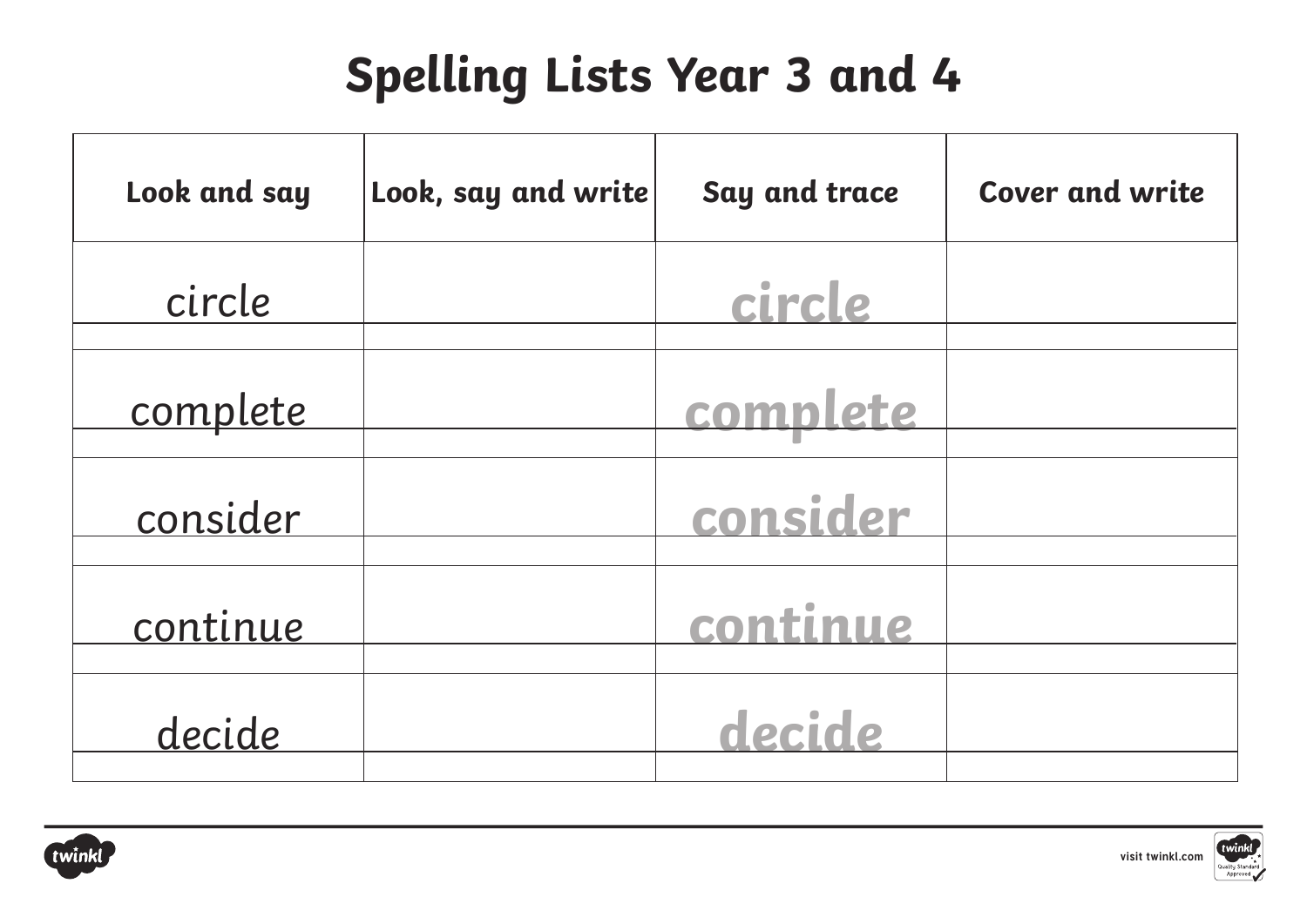| Look and say     | Look, say and write | Say and trace | <b>Cover and write</b> |
|------------------|---------------------|---------------|------------------------|
| describe         |                     | describe      |                        |
| different        |                     | different     |                        |
| difficult        |                     | difficult     |                        |
| <u>disappear</u> |                     | disappear     |                        |
| <u>early</u>     |                     |               |                        |



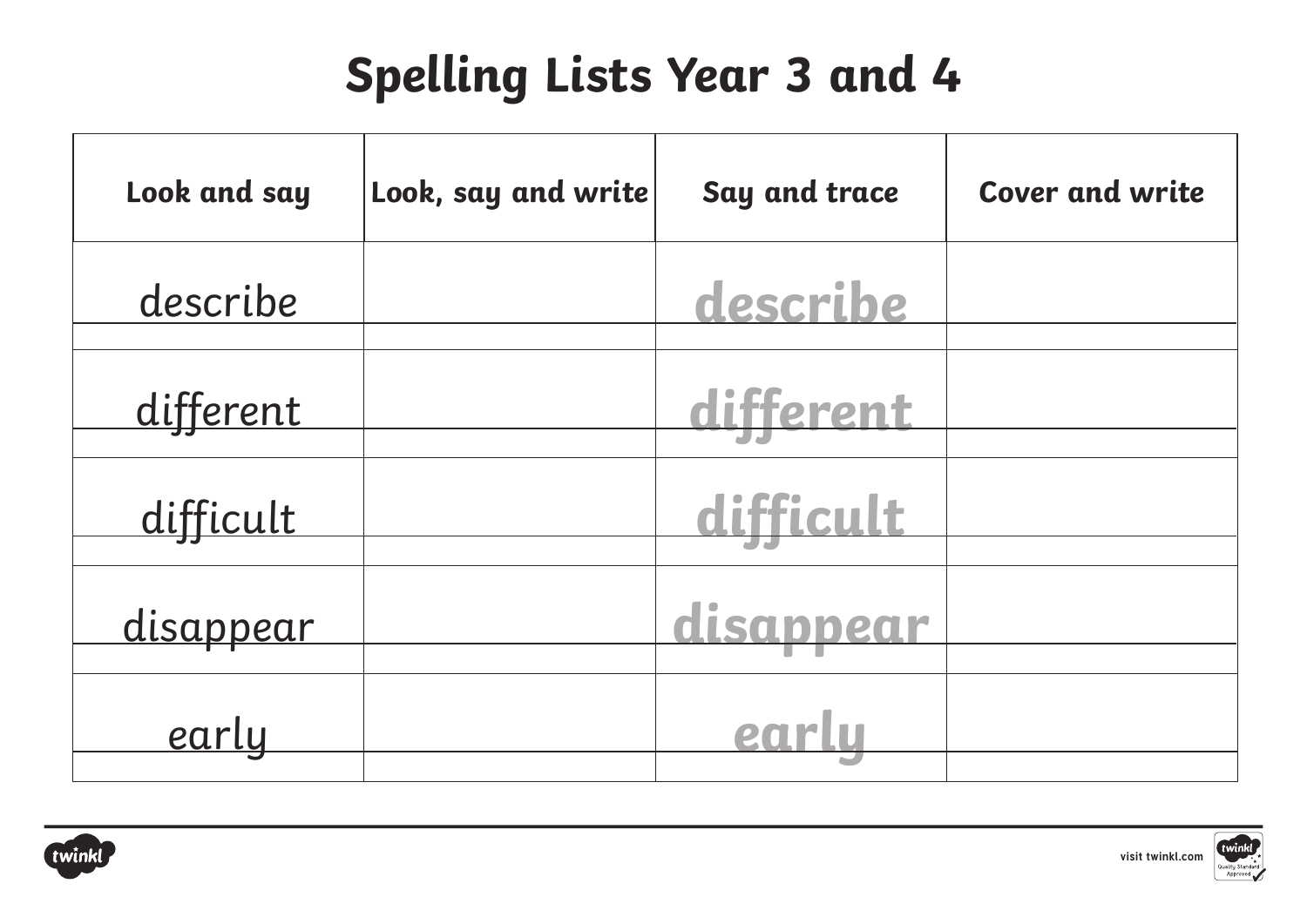| Look and say    | Look, say and write | Say and trace | <b>Cover and write</b> |
|-----------------|---------------------|---------------|------------------------|
| earth           |                     | earth         |                        |
| <u>eight</u>    |                     | eig           |                        |
| <u>eighth</u>   |                     | eighth        |                        |
| <u>enough</u>   |                     | enough        |                        |
| <u>exercise</u> |                     | exercise      |                        |

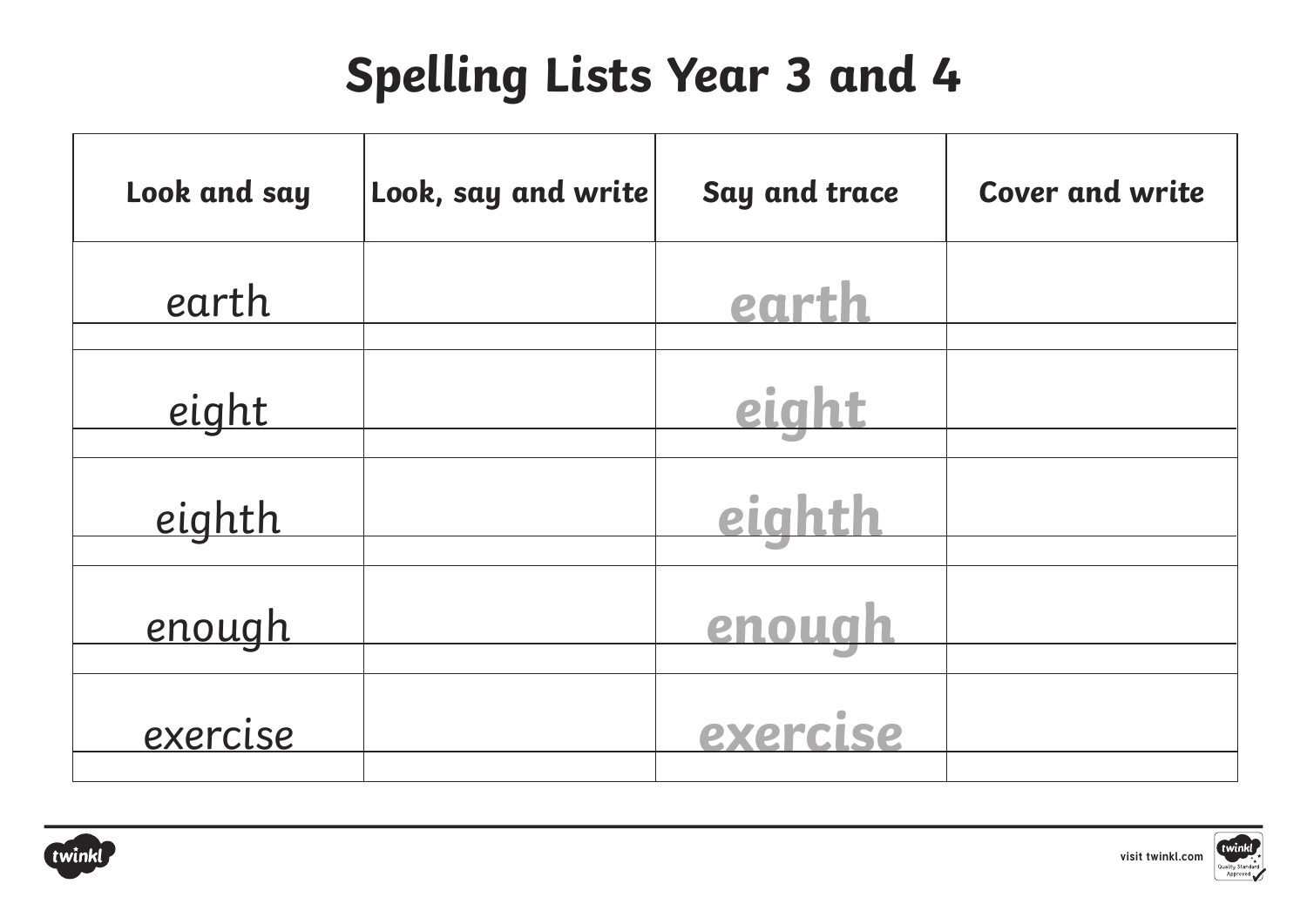| Look and say      | Look, say and write | Say and trace | <b>Cover and write</b> |
|-------------------|---------------------|---------------|------------------------|
| experience        |                     | experience    |                        |
| <u>experiment</u> |                     | experiment    |                        |
| extreme           |                     | extreme       |                        |
| <u>famous</u>     |                     | tamous        |                        |
| <u>favourite</u>  |                     | favourite     |                        |



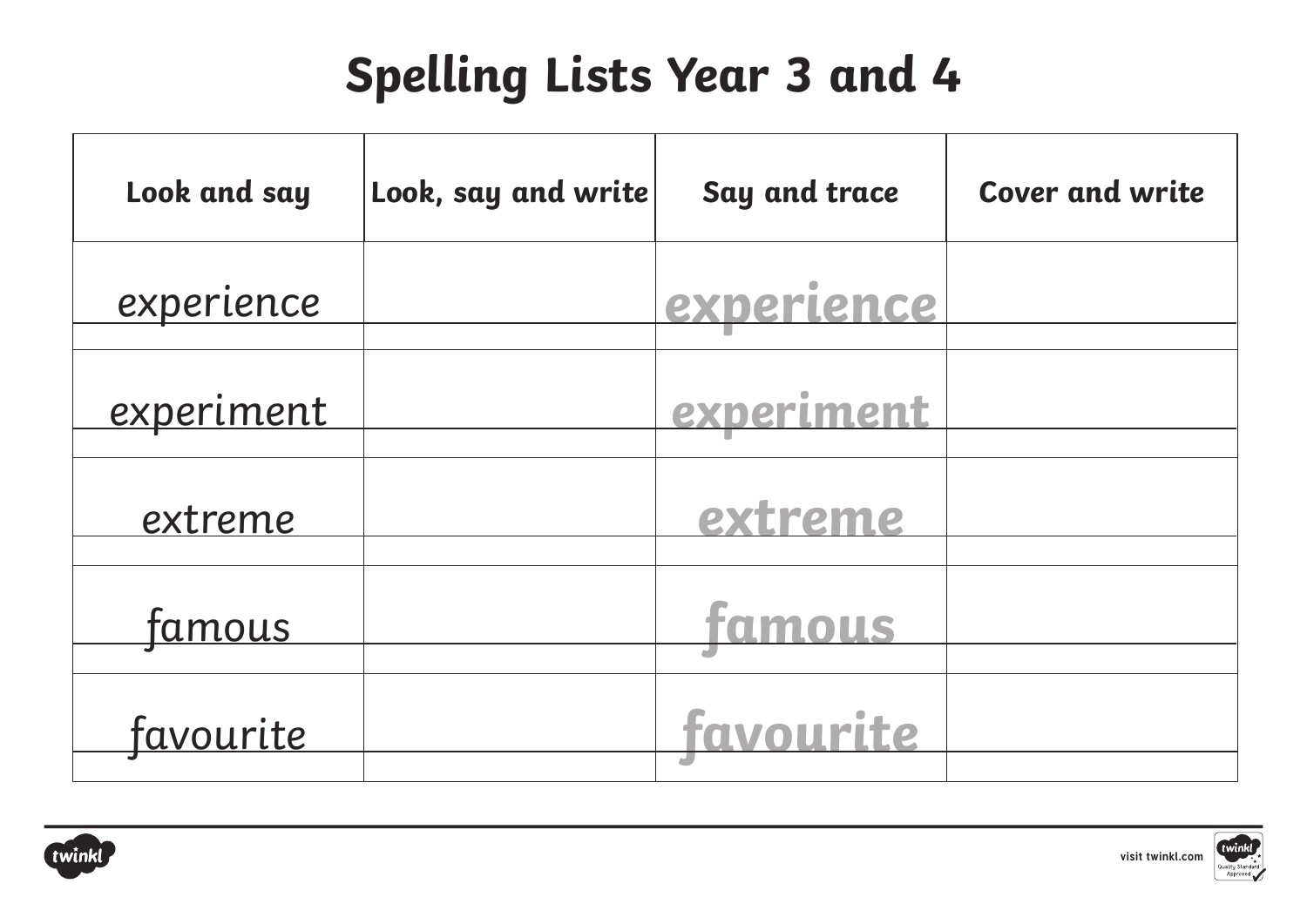| Look and say   | Look, say and write | Say and trace   | <b>Cover and write</b> |
|----------------|---------------------|-----------------|------------------------|
| February       |                     | <b>Februaru</b> |                        |
| <u>forward</u> |                     | forward         |                        |
| forwards       |                     | forwards        |                        |
| fruit          |                     | fruit           |                        |
|                |                     |                 |                        |



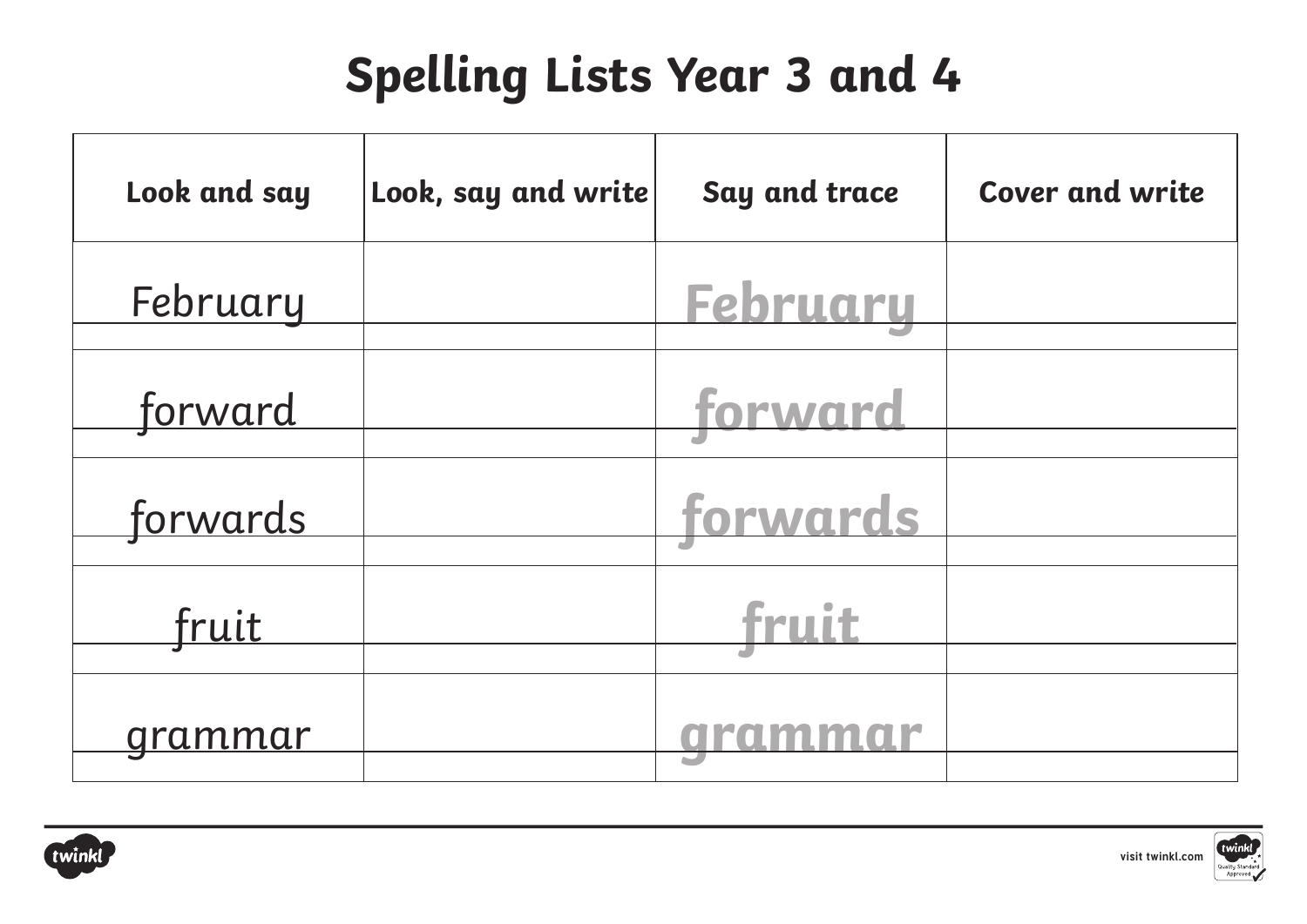| Look and say | Look, say and write | Say and trace | <b>Cover and write</b> |
|--------------|---------------------|---------------|------------------------|
| group        |                     |               |                        |
| <u>guard</u> |                     | auard         |                        |
| guide        |                     | quide         |                        |
| <u>heard</u> |                     | heard         |                        |
| heart        |                     |               |                        |



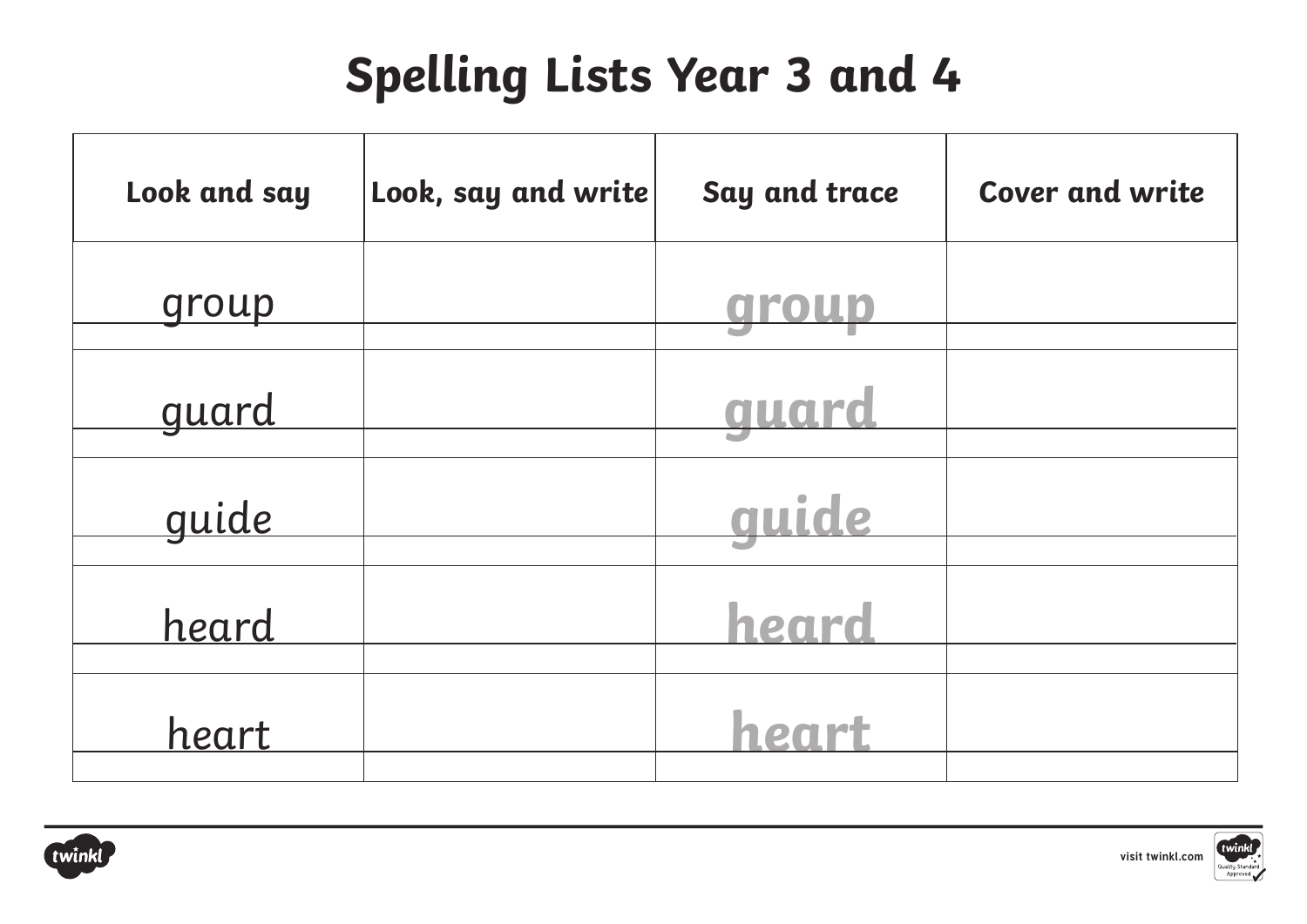| Look and say     | Look, say and write | Say and trace                                  | <b>Cover and write</b> |
|------------------|---------------------|------------------------------------------------|------------------------|
| height           |                     | height                                         |                        |
| <u>history</u>   |                     | history                                        |                        |
| <i>imagine</i>   |                     | magine                                         |                        |
| <u>increase</u>  |                     | $\qquad \qquad \Box$<br><i><b>Increase</b></i> |                        |
| <u>important</u> |                     | important                                      |                        |



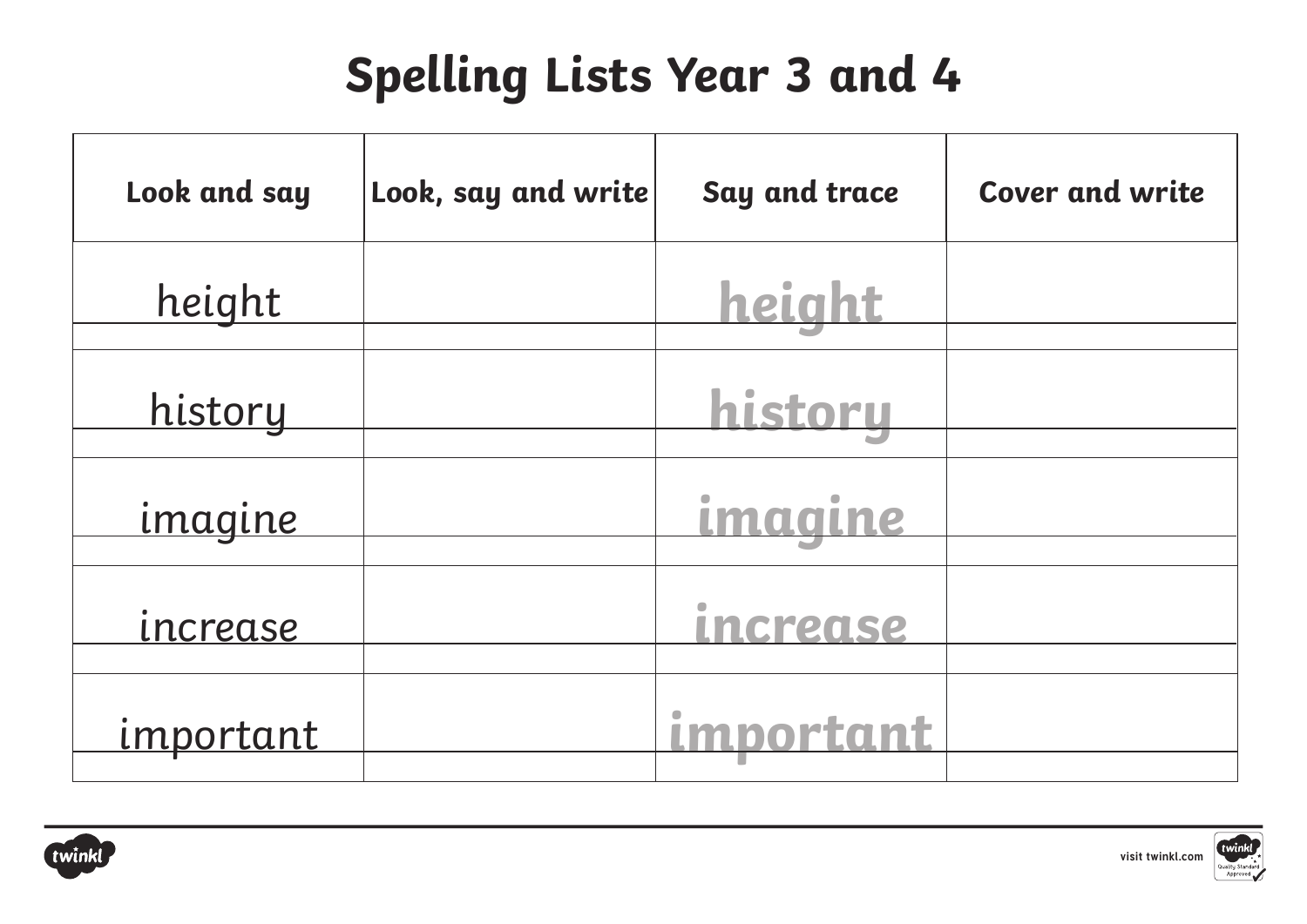| Look and say     | Look, say and write | Say and trace | <b>Cover and write</b> |
|------------------|---------------------|---------------|------------------------|
| interest         |                     | interest      |                        |
| island           |                     | island        |                        |
| <u>knowledge</u> |                     | knowledge     |                        |
| learn            |                     | parn          |                        |
| <u>length</u>    |                     |               |                        |



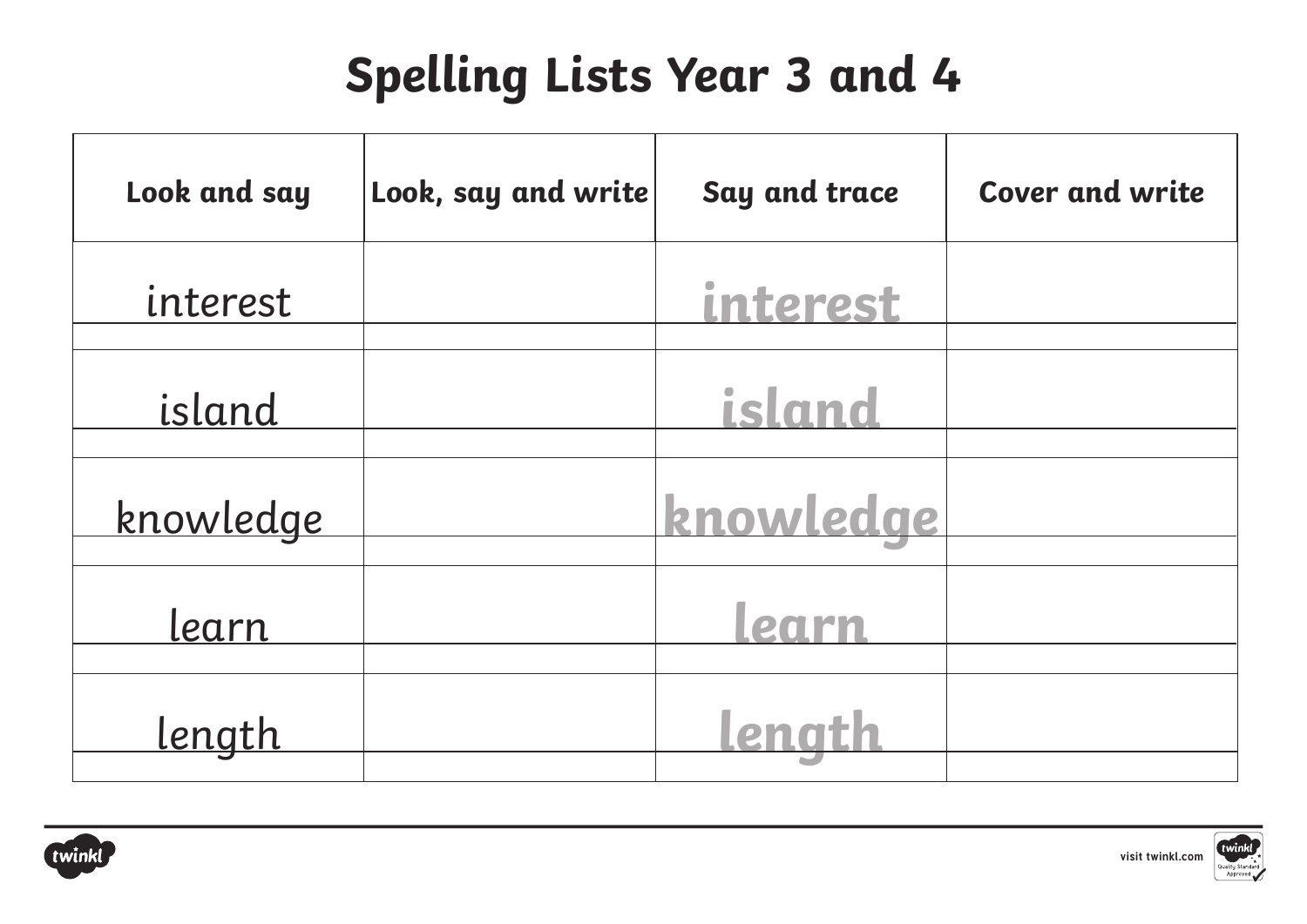| Look and say | Look, say and write | Say and trace  | <b>Cover and write</b> |
|--------------|---------------------|----------------|------------------------|
| library      |                     | <u>library</u> |                        |
| material     |                     | material       |                        |
| medicine     |                     | medicine       |                        |
| mention      |                     | mention        |                        |
| minute       |                     | minute         |                        |

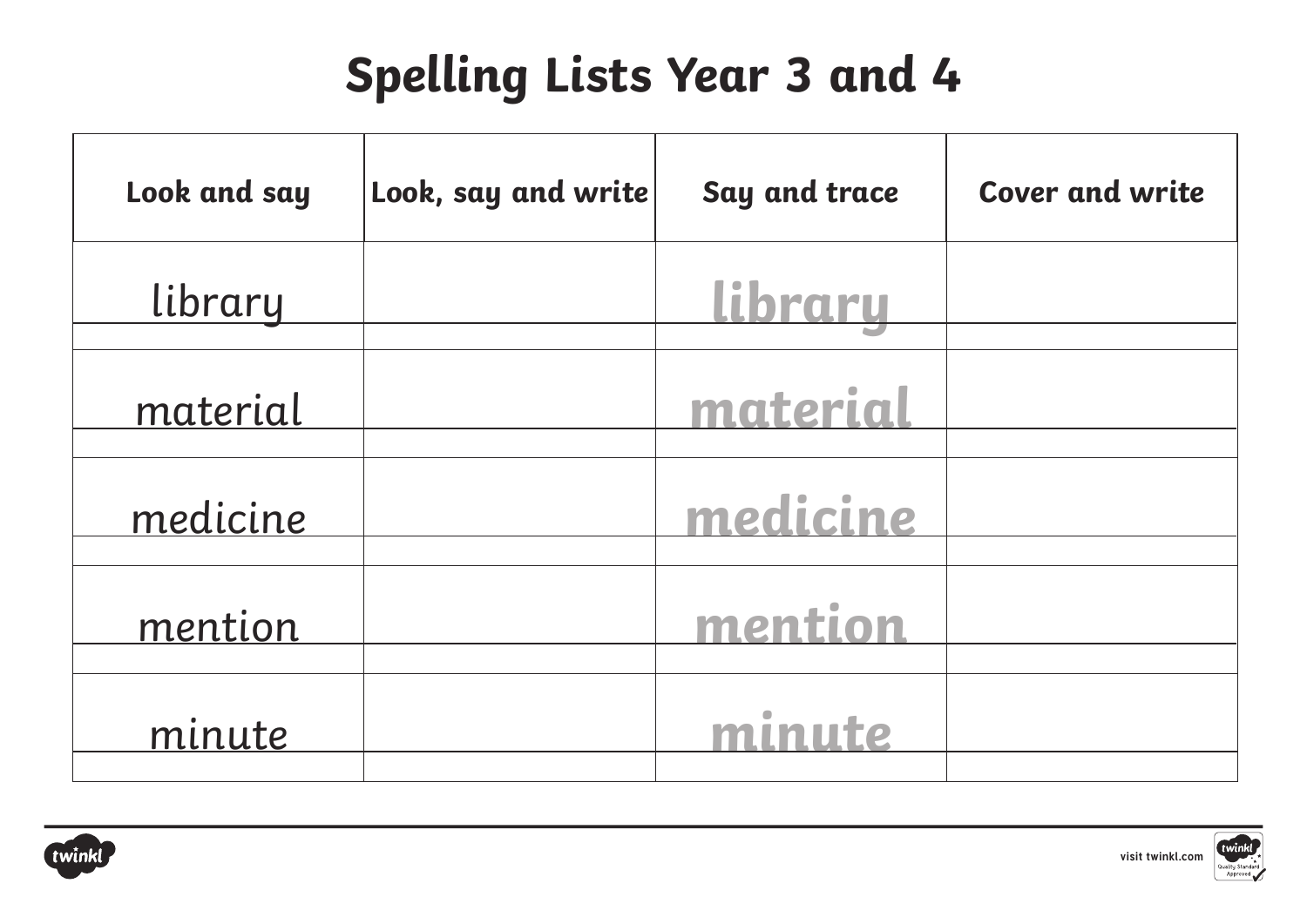| Look and say    | Look, say and write | Say and trace | <b>Cover and write</b> |
|-----------------|---------------------|---------------|------------------------|
| natural         |                     | natural       |                        |
| naughty         |                     | naua<br>htu   |                        |
| notice          |                     | notice        |                        |
| <u>occasion</u> |                     | occasion      |                        |
| occasionally    |                     | occasionallu  |                        |



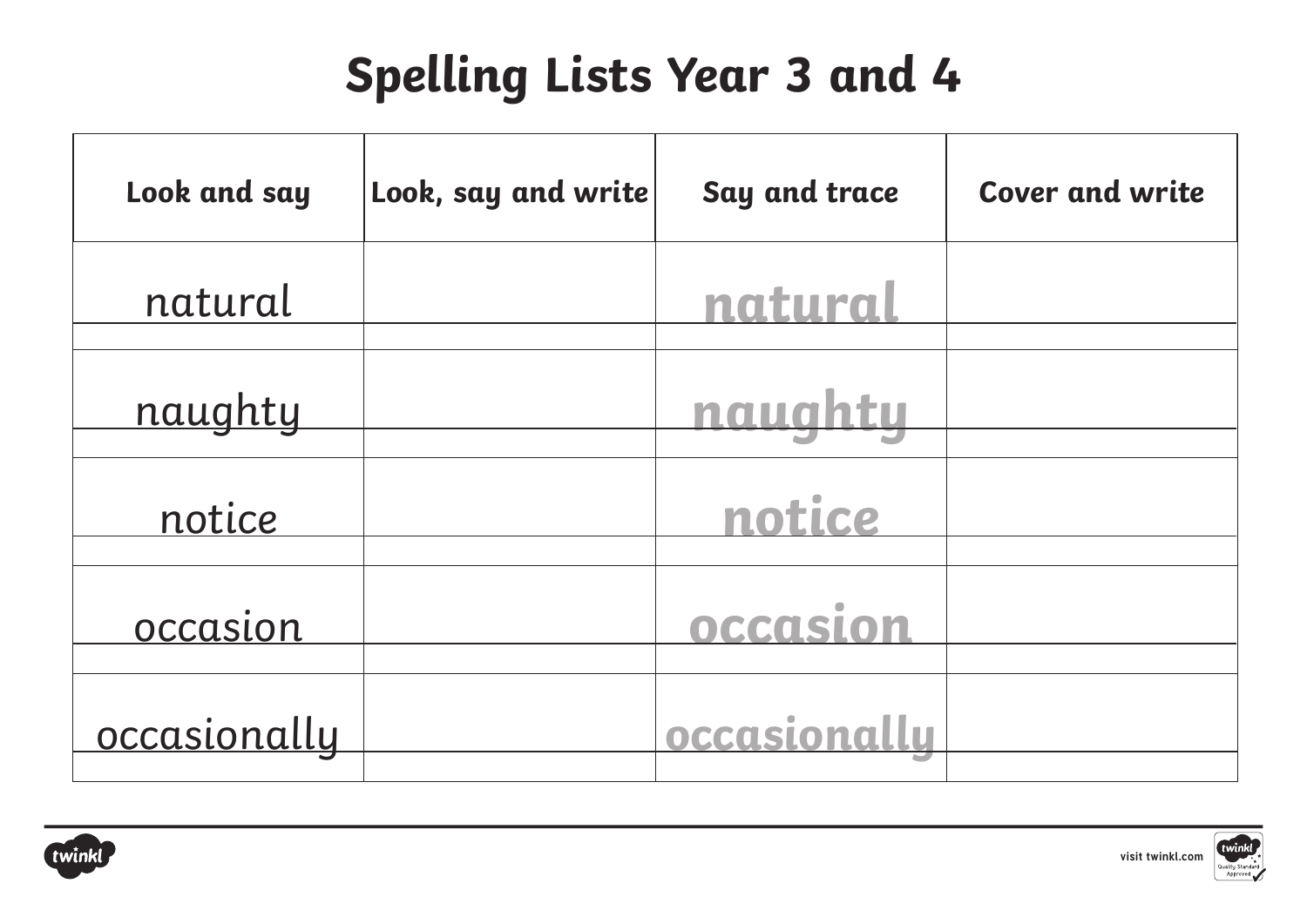| Look and say    | Look, say and write | Say and trace | <b>Cover and write</b> |
|-----------------|---------------------|---------------|------------------------|
| often           |                     |               |                        |
| <u>opposite</u> |                     | opposite      |                        |
| ordinary        |                     | ordinaru      |                        |
| particular      |                     | particular    |                        |
| peculiar        |                     | peculiar      |                        |



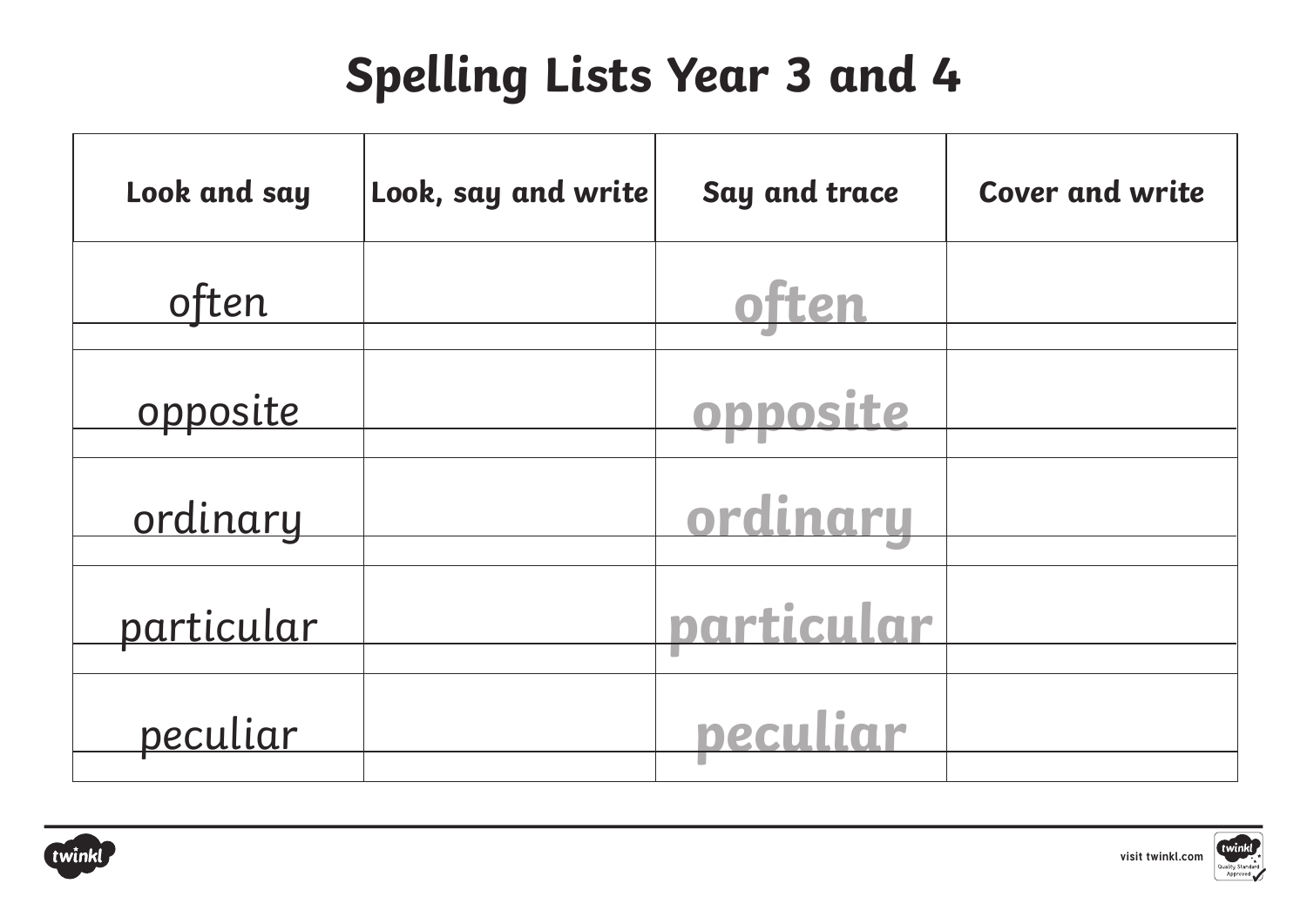| Look and say      | Look, say and write | Say and trace     | <b>Cover and write</b> |
|-------------------|---------------------|-------------------|------------------------|
| perhaps           |                     | perhaps           |                        |
| <u>popular</u>    |                     | popular           |                        |
| position          |                     | position          |                        |
| possess           |                     | DOSSESS           |                        |
| <u>possession</u> |                     | <b>DOSSession</b> |                        |



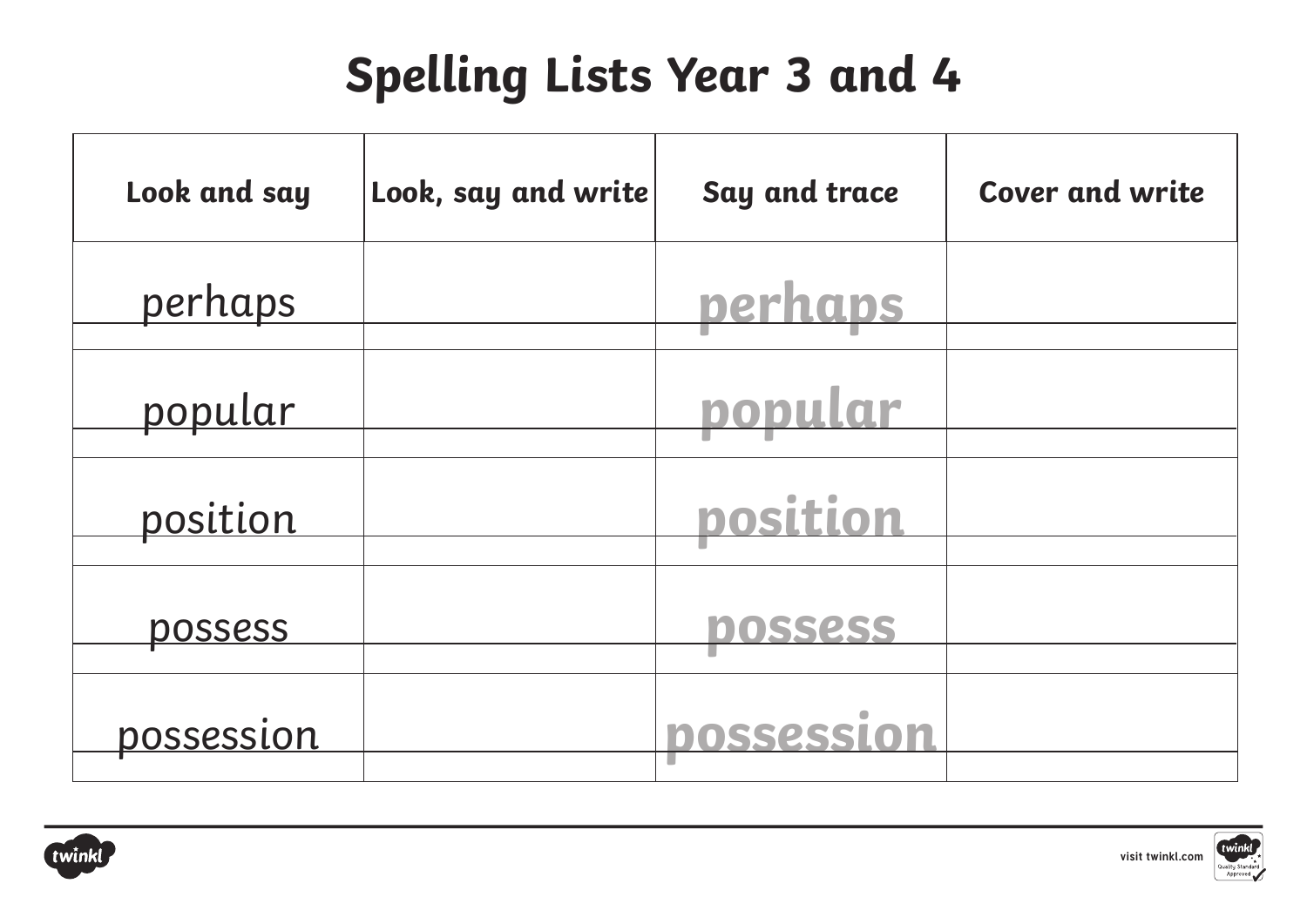| Look and say    | Look, say and write | Say and trace | <b>Cover and write</b> |
|-----------------|---------------------|---------------|------------------------|
| possible        |                     | possible      |                        |
| <u>potatoes</u> |                     | potatoes      |                        |
| pressure        |                     | pressure      |                        |
| probably        |                     | probablu      |                        |
| <u>promise</u>  |                     |               |                        |

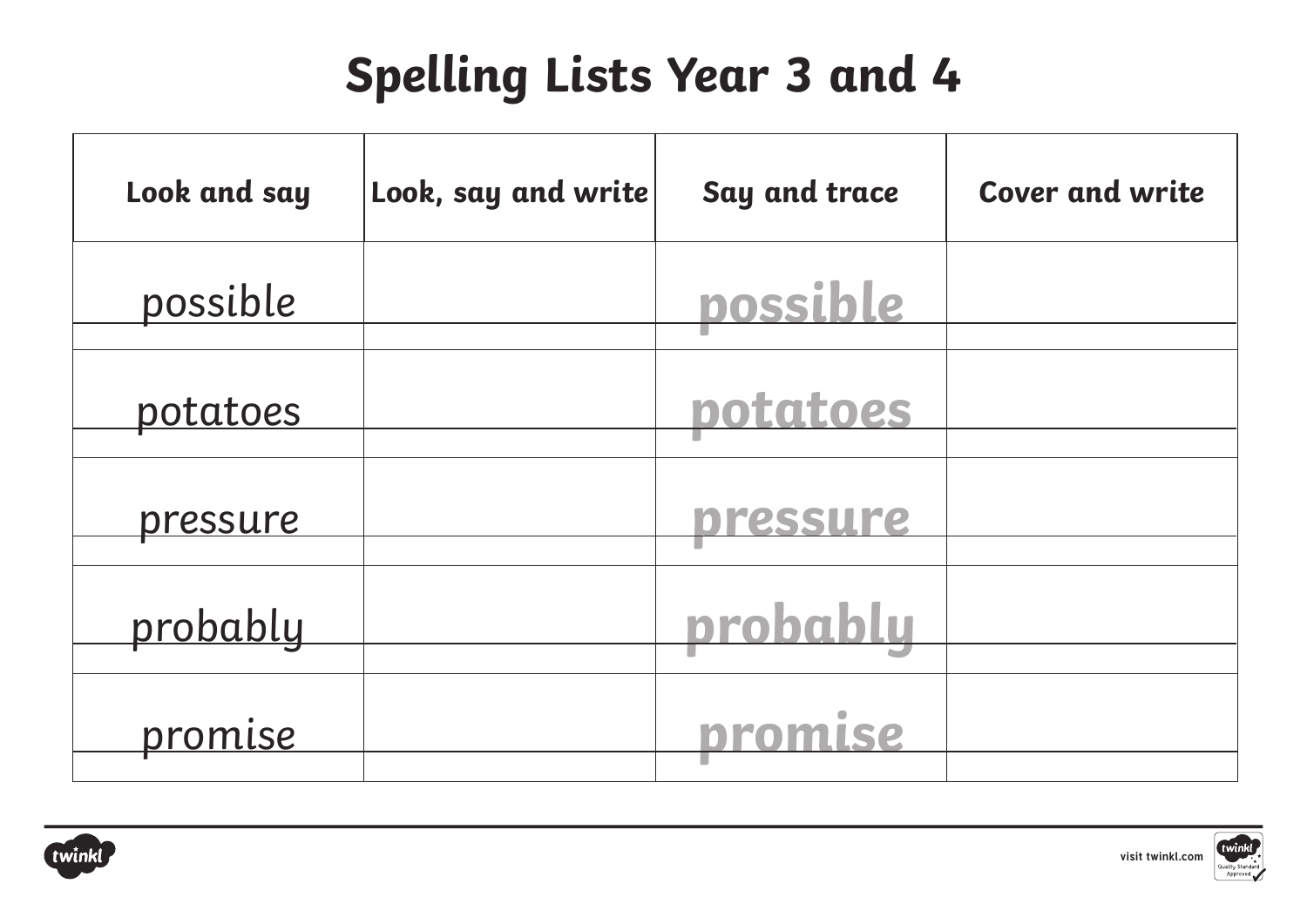| Look and say   | Look, say and write | Say and trace | <b>Cover and write</b> |
|----------------|---------------------|---------------|------------------------|
| purpose        |                     |               |                        |
| <u>quarter</u> |                     | auarter       |                        |
| question       |                     | question      |                        |
| <u>recent</u>  |                     | recent        |                        |
| regular        |                     | rea           |                        |

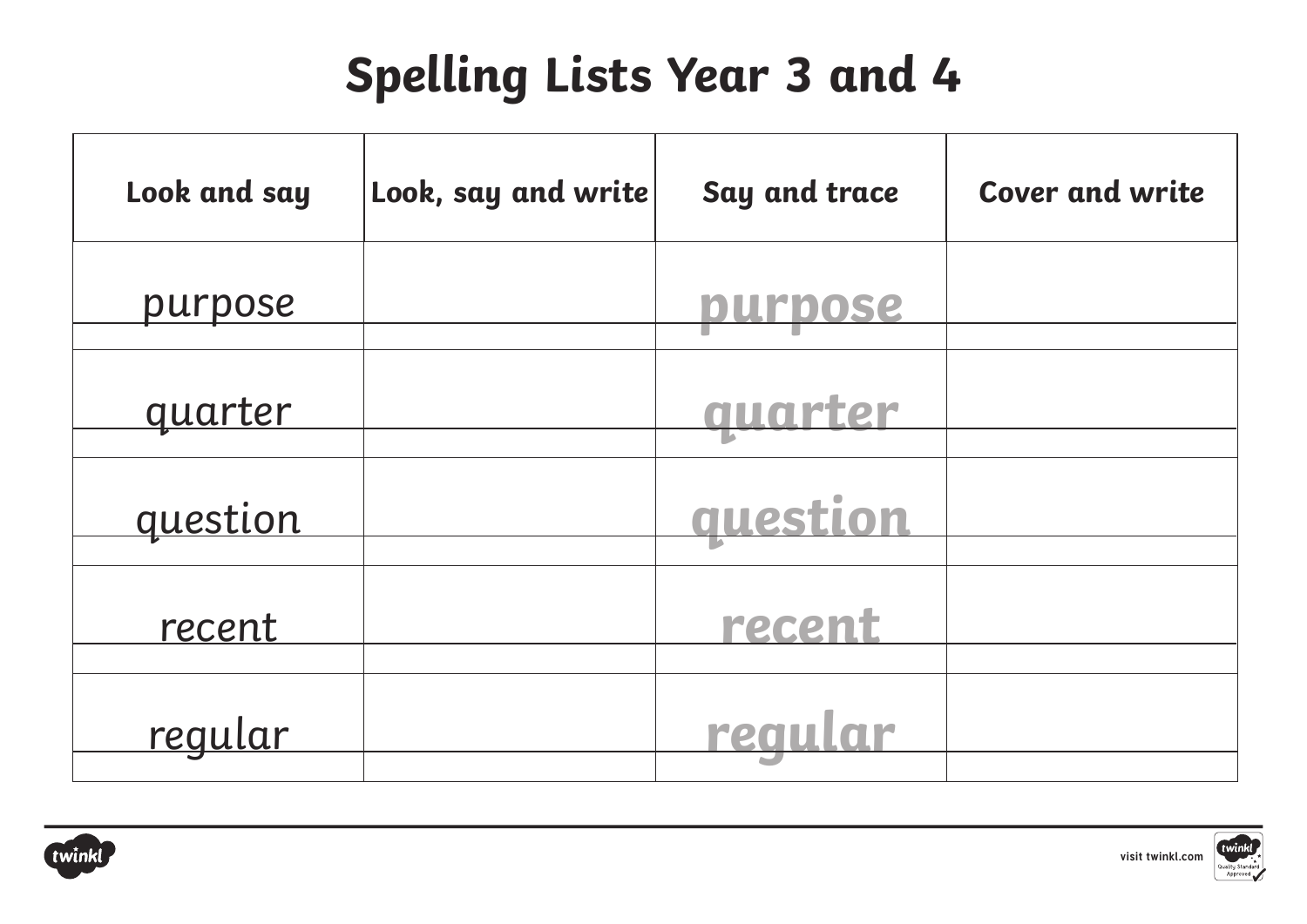| Look and say    | Look, say and write | Say and trace | <b>Cover and write</b> |
|-----------------|---------------------|---------------|------------------------|
| reign           |                     | rela          |                        |
| remember        |                     | remember      |                        |
| sentence        |                     | sentence      |                        |
| <u>separate</u> |                     | separate      |                        |
| special         |                     | SDecl         |                        |
|                 |                     |               |                        |



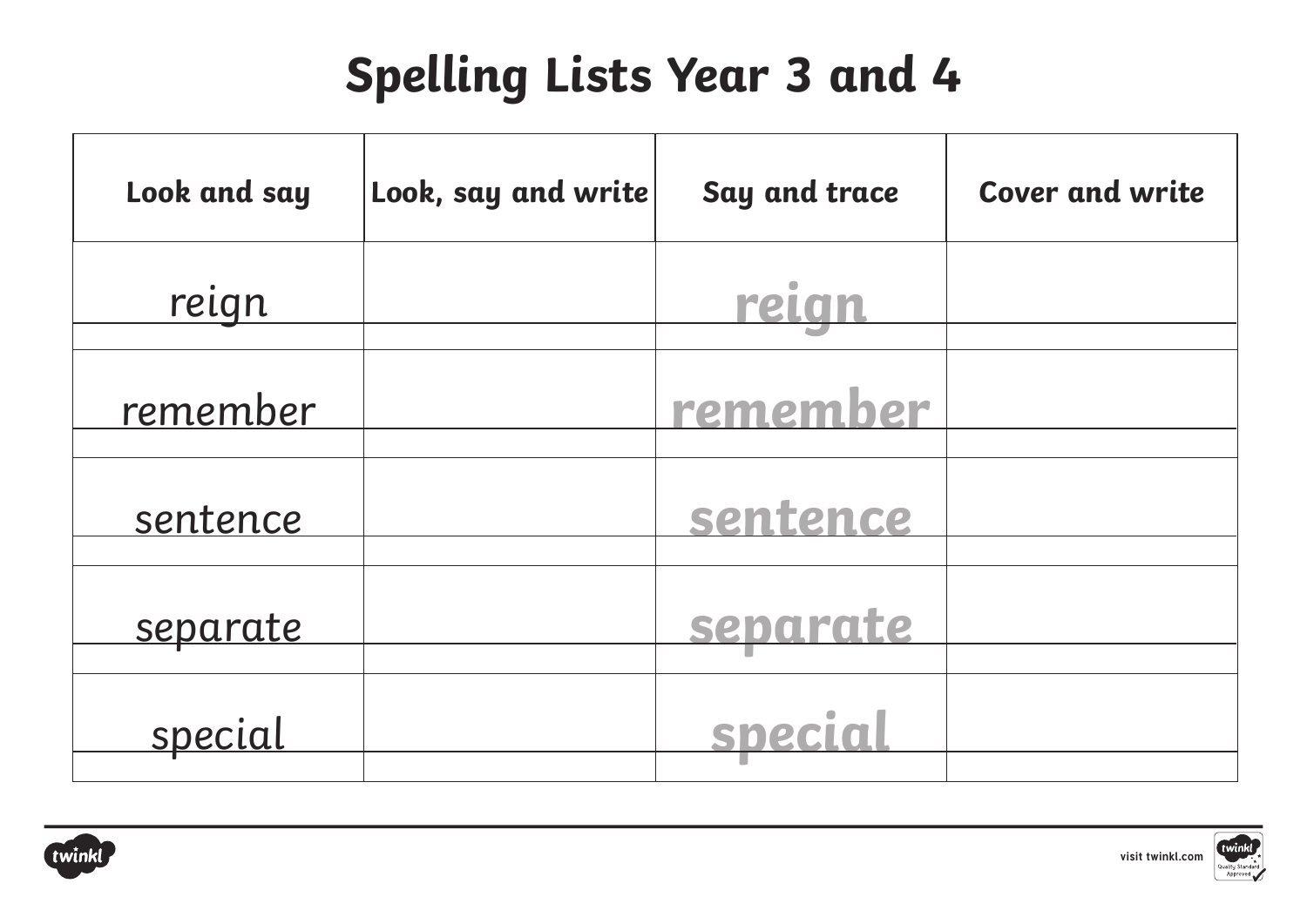| Look and say    | Look, say and write | Say and trace | <b>Cover and write</b> |
|-----------------|---------------------|---------------|------------------------|
| straight        |                     | straight      |                        |
| <u>strange</u>  |                     | strange       |                        |
| <u>strength</u> |                     | strength      |                        |
| suppose         |                     | SUDDOSe       |                        |
| <u>surprise</u> |                     |               |                        |

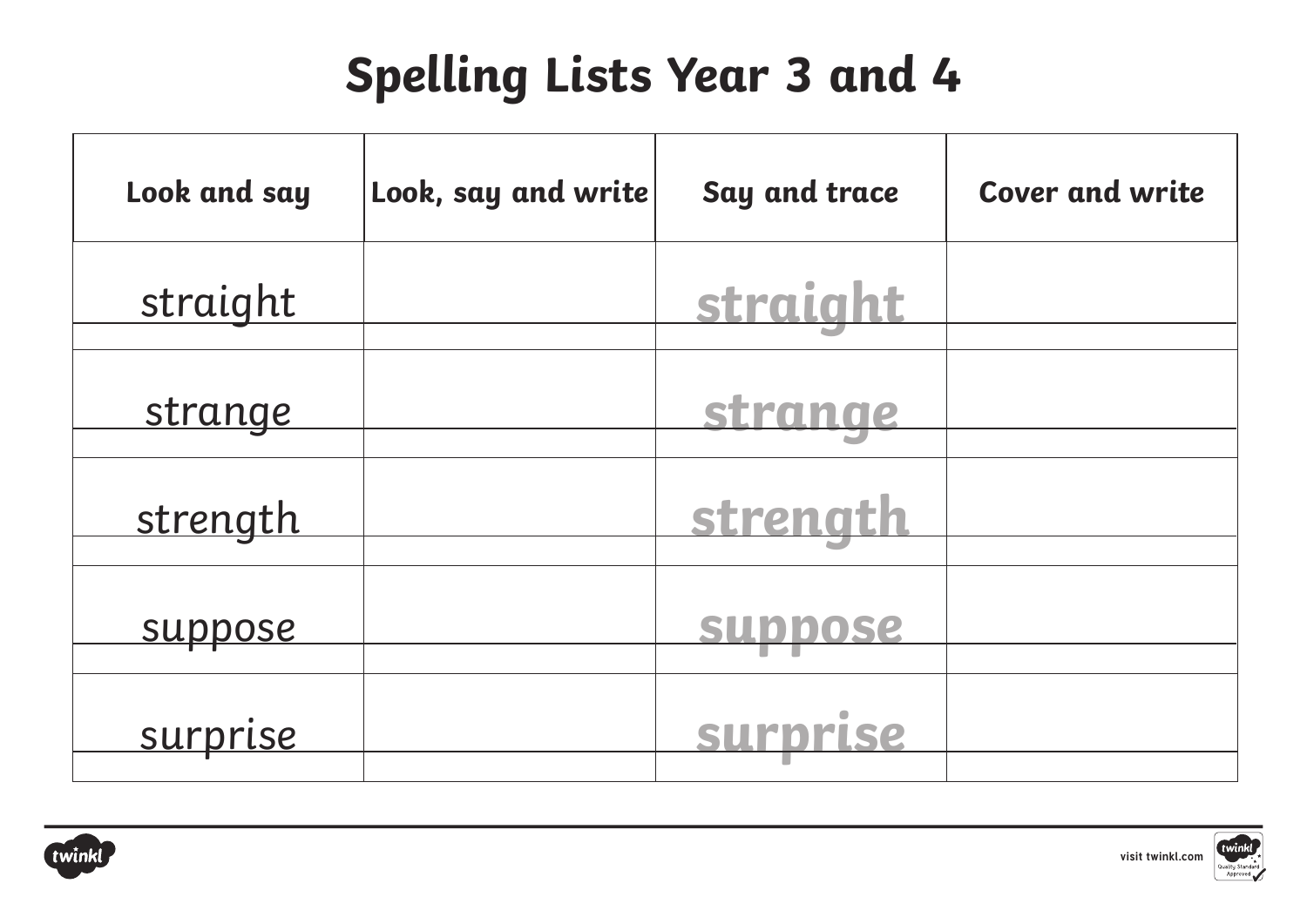| Look and say    | Look, say and write | Say and trace | <b>Cover and write</b> |
|-----------------|---------------------|---------------|------------------------|
| therefore       |                     | therefore     |                        |
| <u>though</u>   |                     | though        |                        |
| <u>although</u> |                     | although      |                        |
| thought         |                     | thought       |                        |
| <u>through</u>  |                     | through       |                        |